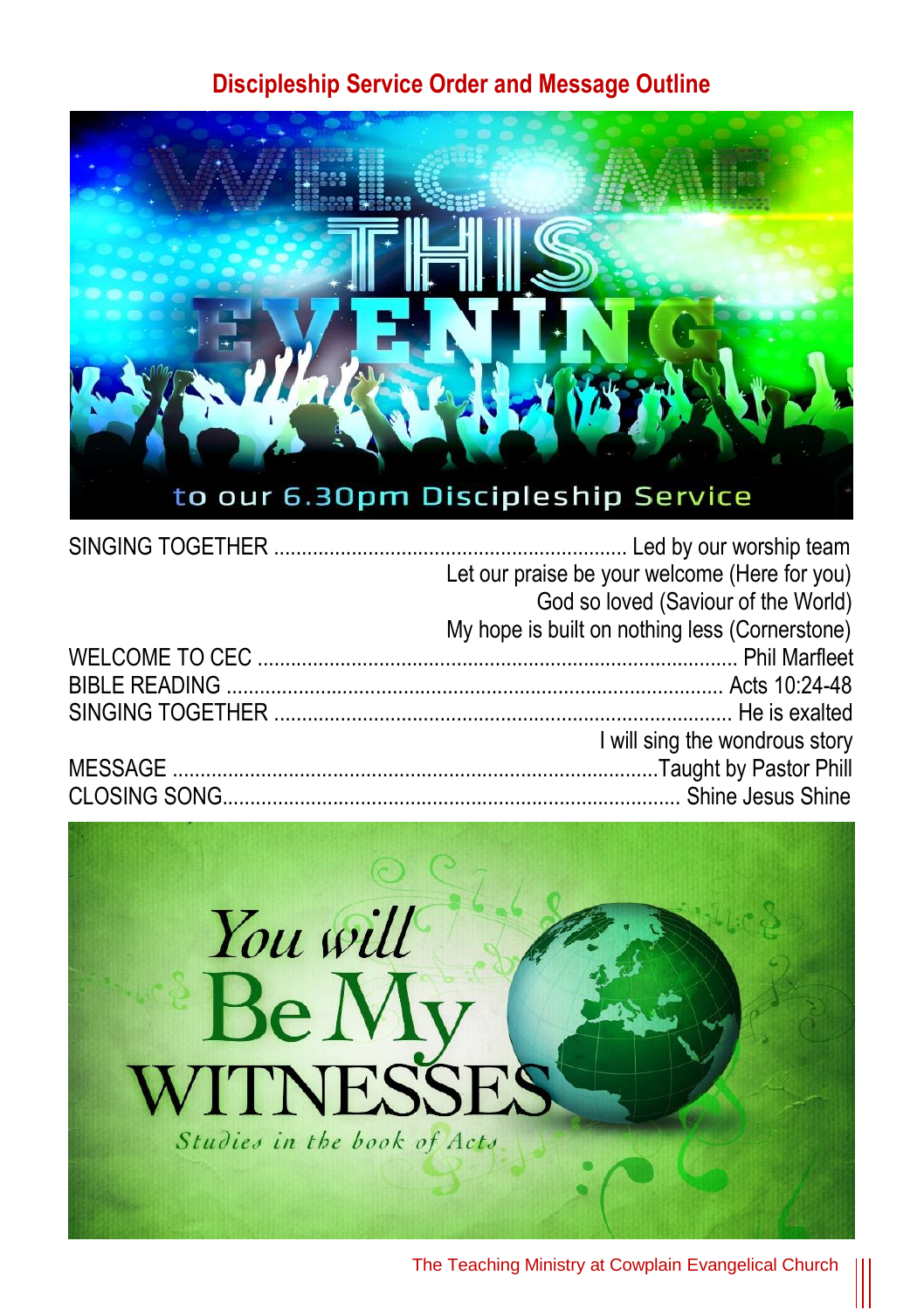## **You will be my witnesses#31 The message of good news Acts 10:34-48**

**Introduction** Acts 10:36

| 1. Salvation is God's <b>Salvation</b> is sensitive and the same of the sales of the same of the sales of the same of the sales of the sales of the sales of the sales of the sales of the sales of the sales of the sales of the s<br>Acts 10:1-20 | call.            |
|-----------------------------------------------------------------------------------------------------------------------------------------------------------------------------------------------------------------------------------------------------|------------------|
| 2 Corinthians 4:4                                                                                                                                                                                                                                   |                  |
| <b>2. Salvation is man's example the same of the same of the same of the same of the same of the same of the same of the same of the same of the same of the same of the same of the same of the same of the same of the same of</b><br>Acts 10:33  | will.            |
| 3. Salvation involves a<br>Acts 10:34                                                                                                                                                                                                               | __ presentation. |

Acts 10:35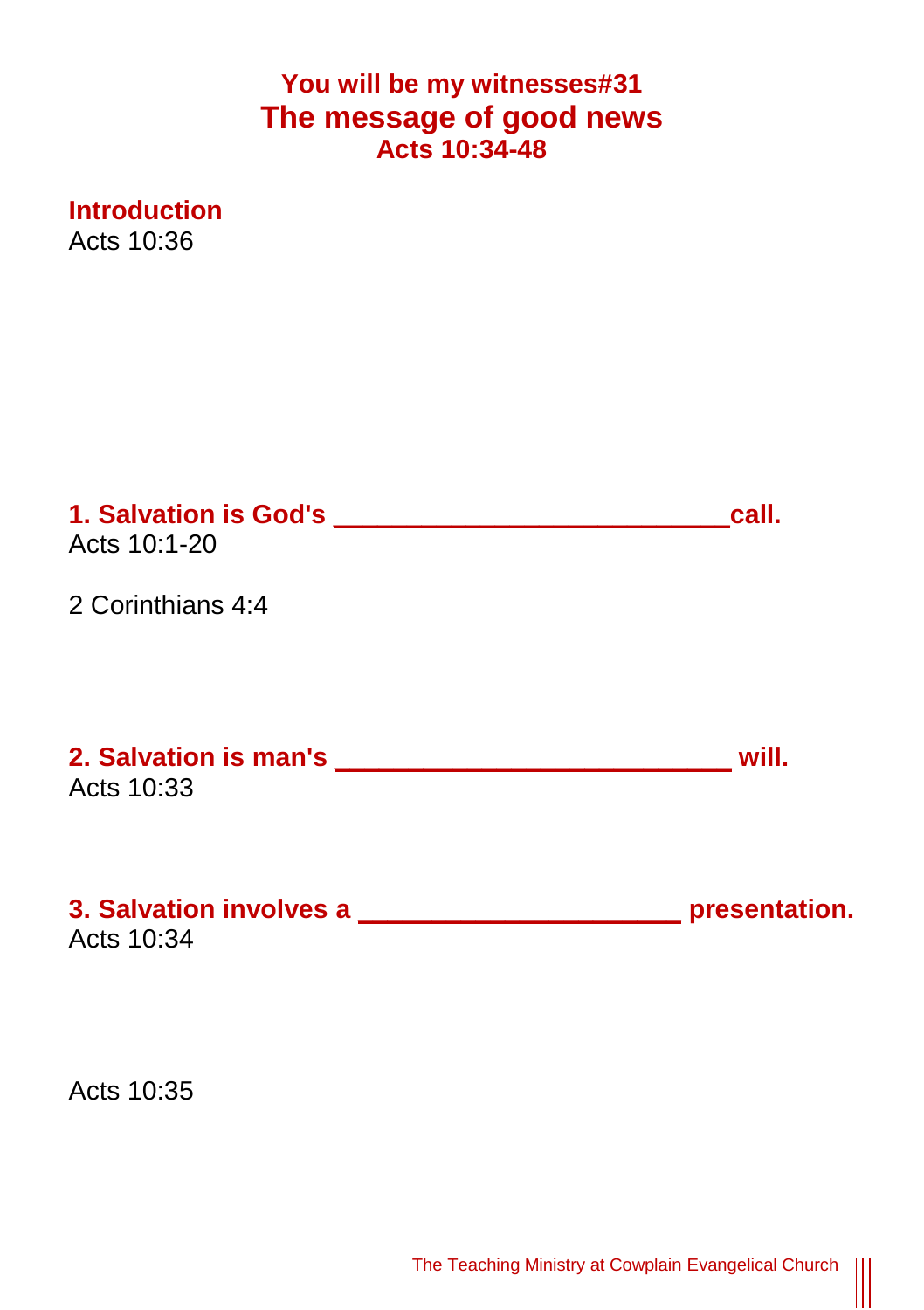Acts 10:36

Acts 10:37

Acts 10:38

Acts 10:39

Acts 10:40-41

Acts 10:42

**4. Salvation leads to \_\_\_\_\_\_\_\_\_\_\_\_\_\_\_\_\_\_\_\_\_\_ power.** Acts 10:44

Acts 11:15

 $\begin{matrix} \vspace{0.1cm} \vspace{0.1cm} \vspace{0.1cm} \vspace{0.1cm} \vspace{0.1cm} \vspace{0.1cm} \vspace{0.1cm} \vspace{0.1cm} \vspace{0.1cm} \vspace{0.1cm} \vspace{0.1cm} \vspace{0.1cm} \vspace{0.1cm} \vspace{0.1cm} \vspace{0.1cm} \vspace{0.1cm} \vspace{0.1cm} \vspace{0.1cm} \vspace{0.1cm} \vspace{0.1cm} \vspace{0.1cm} \vspace{0.1cm} \vspace{0.1cm} \vspace{0.1cm$